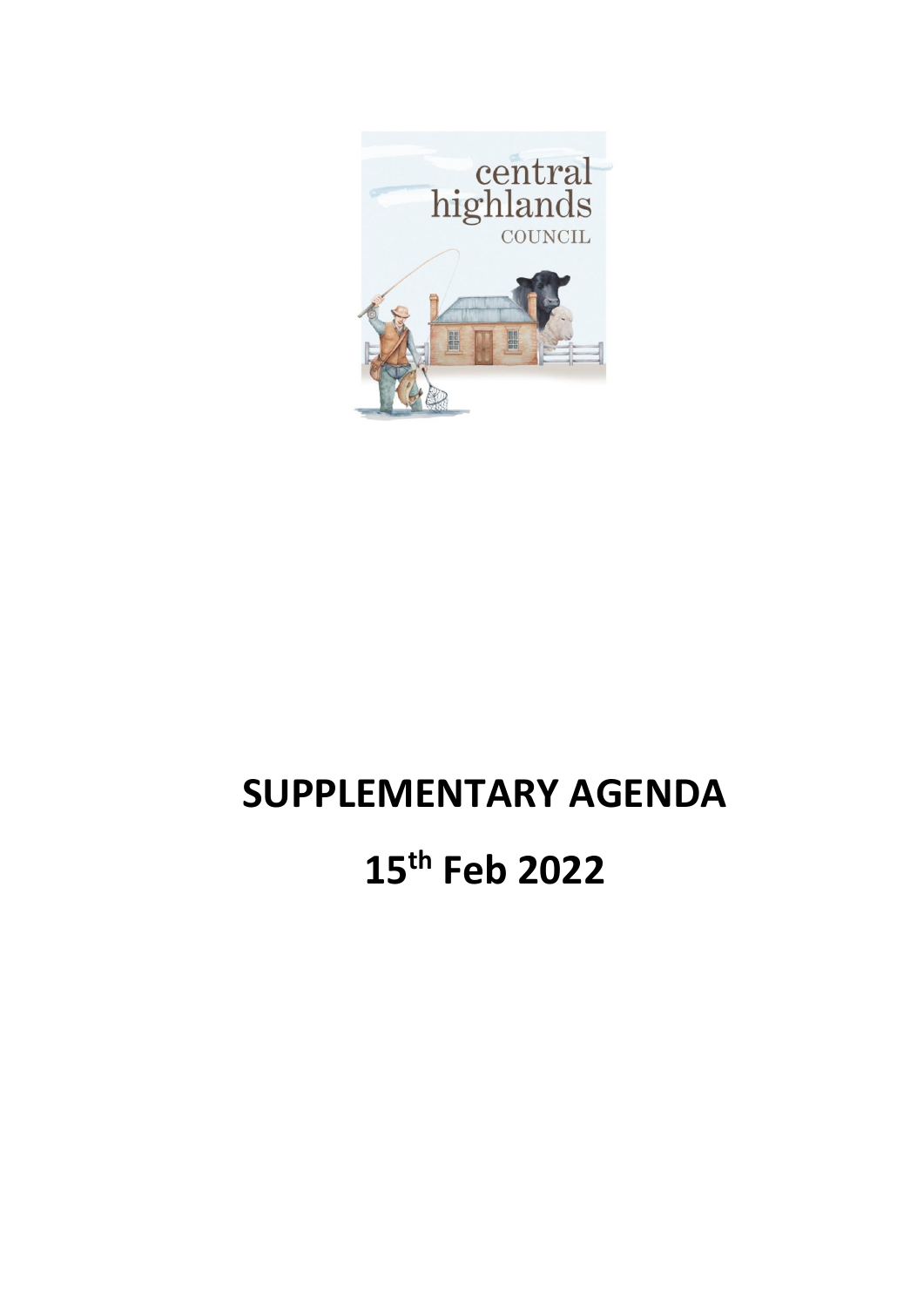### **18.1 BOTHWELL TOWNSHIP**

Clr Honner received the below letter from Mrs Kathy Eyles regarding works maintenance issues, capital works item and notice board at Bothwell.

### MAYOR AND COUNCILLORS

I am writing to make you aware of the following

- 1. Information booth in park needs to be updated.
- 2. Information in front of council chambers needs a tidy up still has a Christmas invitation.
- 3. CROAKERS ALLEY Fort Wentworth side needs a lot of work. I am sure if you go and have a Look you will agree that it is a disgrace not only for tourists but for locals. Croakers can be a Asset to the town if it is maintained on a regular basis.
- 4. The bridge I understand is on the agenda for repairs this should be done SOONER than later.

Bothwell is a beautiful town that has lots of tourists staying or passing through so let's keep it maintained to a high standard so that people recommend others to visit. WORD OF MOUTH IS THE BEST ADVERTISING.

I hope that you will address these areas of concern.

Kathy Eyles

The Works and Service Manager will provide feedback on each of the items in the letter at the February Council meeting.

The Bothwell Office has been asked to update the notice board at Bothwell.

### **FOR DISCUSSION**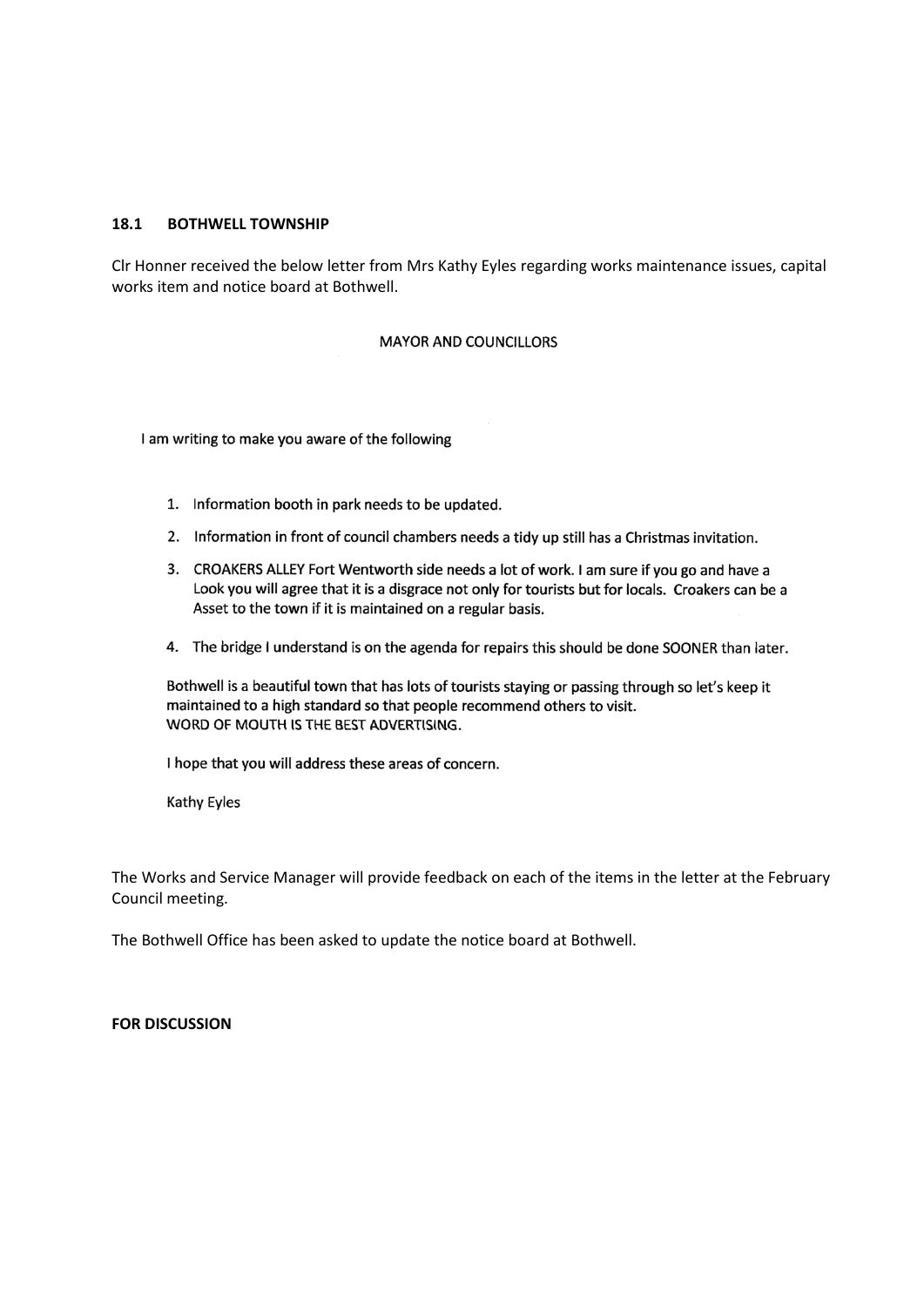### **18.2 AUTOMATED EXTERNAL DEFIBRILLATOR HAMILTON OFFICE AND BOTHWELL OFFICE**

Councillor Campbell would like to discuss locating the Automated External Defibrillator (AED) in the Hamilton Office and Bothwell Office outside the building so they are visible from the street and available 24 hours per day 7 days a week to the public.

Council could consider purchasing AED Wall Cabinets: Semi-Recessed with Alarm that will be wired into the building's security system, hence the alarm will be triggered when the door of the AED wall cabinet is opened — making it widely-known that an emergency is in progress. The AED could sit inside the white cabinet with a see-through door.

Council may also wish to advise the community by placing ad's in the local digest and register the AED on the Department of Health and Human Services.

### **Recommendations:**

**That** the Manager of Development and Environmental Services purchase two AED Wall Cabinet: Semi-Recessed with Alarm that will be wired into the building's security system, so that the alarm will be triggered when the door of the AED wall cabinet is opened — making it widely-known that an emergency is in progress. Install the AED in the wall cabinets of both buildings so they are visible from the street.

### **18.3 UPGRADE OF PHONE SYSTEM AT THE HAMILTON OFFICE AND BOTHWELL OFFICE**

The Deputy General Manager discuss the need to upgrade the phone system at the Hamilton and Bothwell Offices as Telstra have announced that it would be exiting the ISDN network by mid-2022.

### **Recommendations:**

**That** Council approve a budget allocation of \$20,000 in 2021/2022 budget to upgrade the phone system, at the Hamilton and Bothwell Offices before the end of May 2022.

### **18.4 CLEANING FOR COUNCIL PREMISES**

The Manager of Development and Environmental Services and Works & Service Manager would like Council to consider an additional budget allocation to employee a dedicated cleaner for Council premises.

The Environmental Health Officer has developed the following business case for Council to consider: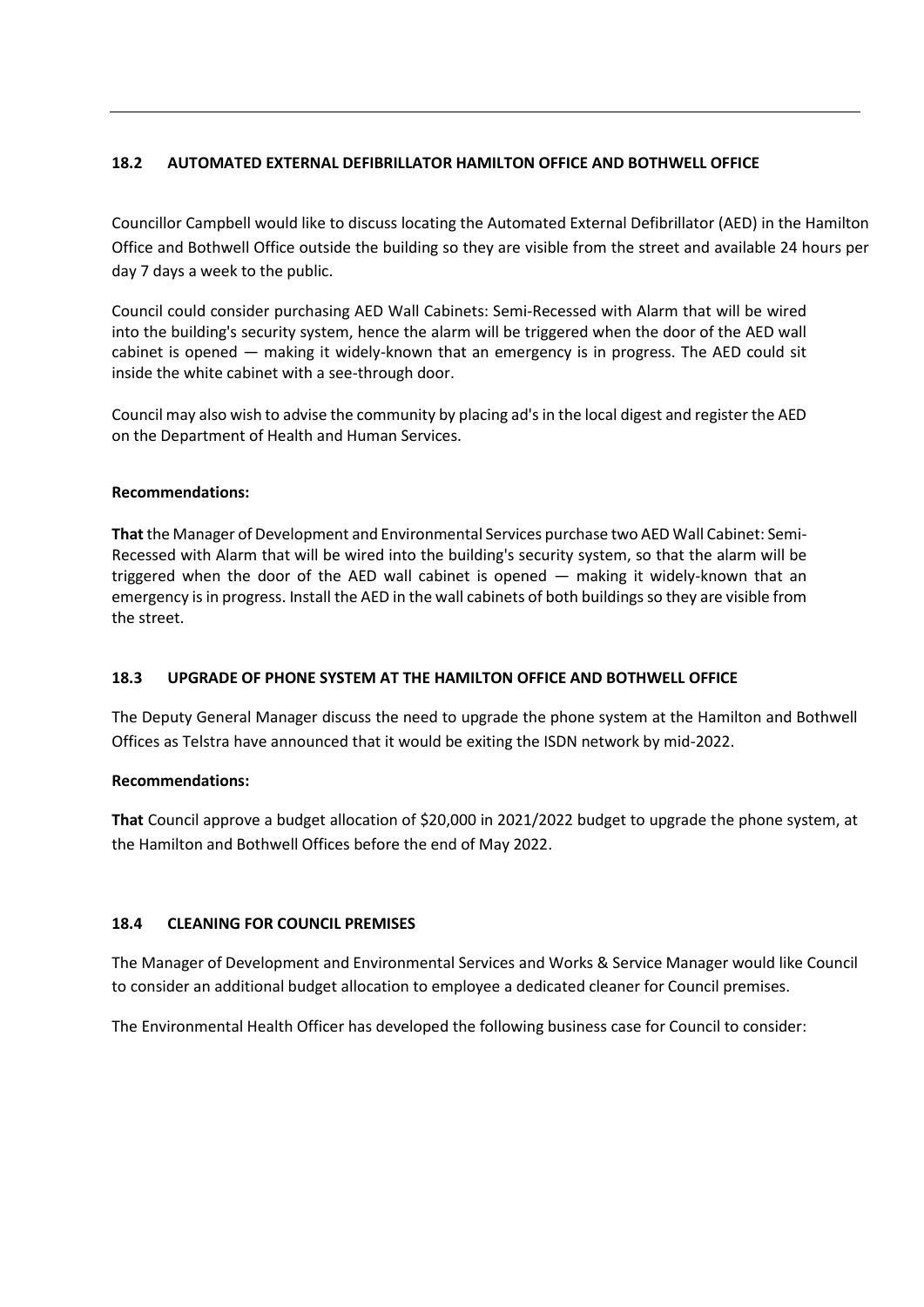## **BUSINESS CASE** Cleaner 2022

### 1. Background

| <b>BUSINESS</b><br><b>CASE NUMBER:</b> | PROJECT NUMBER                                                                                                                                              | <b>30JVEAR PLAN NUMBER</b>                                                     |  |  |  |  |
|----------------------------------------|-------------------------------------------------------------------------------------------------------------------------------------------------------------|--------------------------------------------------------------------------------|--|--|--|--|
| 01/22                                  | <b>Dedicated Cleaner</b>                                                                                                                                    |                                                                                |  |  |  |  |
|                                        |                                                                                                                                                             |                                                                                |  |  |  |  |
| <b>Project Title</b>                   | <b>Dedicated Cleaner for Council Premises</b>                                                                                                               |                                                                                |  |  |  |  |
|                                        |                                                                                                                                                             |                                                                                |  |  |  |  |
|                                        | To clean Council Premises as listed below                                                                                                                   |                                                                                |  |  |  |  |
| <b>Function</b>                        |                                                                                                                                                             | Bothwell Football Club & Community Centre & Bothwell Recreation                |  |  |  |  |
|                                        | <b>Ground Toilets</b>                                                                                                                                       |                                                                                |  |  |  |  |
|                                        | 1.5 hrs 3 days per week                                                                                                                                     |                                                                                |  |  |  |  |
|                                        |                                                                                                                                                             |                                                                                |  |  |  |  |
|                                        | <b>Public Toilets &amp; Showers (Caravan Park)</b>                                                                                                          |                                                                                |  |  |  |  |
|                                        | 1 hr 7 days per week                                                                                                                                        |                                                                                |  |  |  |  |
|                                        | <b>BBQ's Queens Park</b>                                                                                                                                    |                                                                                |  |  |  |  |
|                                        |                                                                                                                                                             |                                                                                |  |  |  |  |
|                                        | 1 hr per week                                                                                                                                               |                                                                                |  |  |  |  |
|                                        | <b>Bothwell Town Hall</b><br>Hall & Toilets - 1.5 hrs 2 days per week                                                                                       |                                                                                |  |  |  |  |
|                                        |                                                                                                                                                             |                                                                                |  |  |  |  |
|                                        |                                                                                                                                                             |                                                                                |  |  |  |  |
|                                        | Note - Total hours may be subject to change                                                                                                                 |                                                                                |  |  |  |  |
|                                        |                                                                                                                                                             |                                                                                |  |  |  |  |
| <b>Condition</b>                       |                                                                                                                                                             | To ensure compliance with Council's Covid 19 Safety Plan cleaning of Council's |  |  |  |  |
| and / or                               | facilities is a major factor.                                                                                                                               |                                                                                |  |  |  |  |
| <b>Problem</b>                         |                                                                                                                                                             |                                                                                |  |  |  |  |
|                                        |                                                                                                                                                             | Currently the outdoor workforce clean the public toilets, showers and bbq's.   |  |  |  |  |
|                                        | During peak use of the Bothwell Caravan Park cleaning of the public toilets and<br>showers can be an issue, depending on the workload of outdoor workforce. |                                                                                |  |  |  |  |
|                                        |                                                                                                                                                             |                                                                                |  |  |  |  |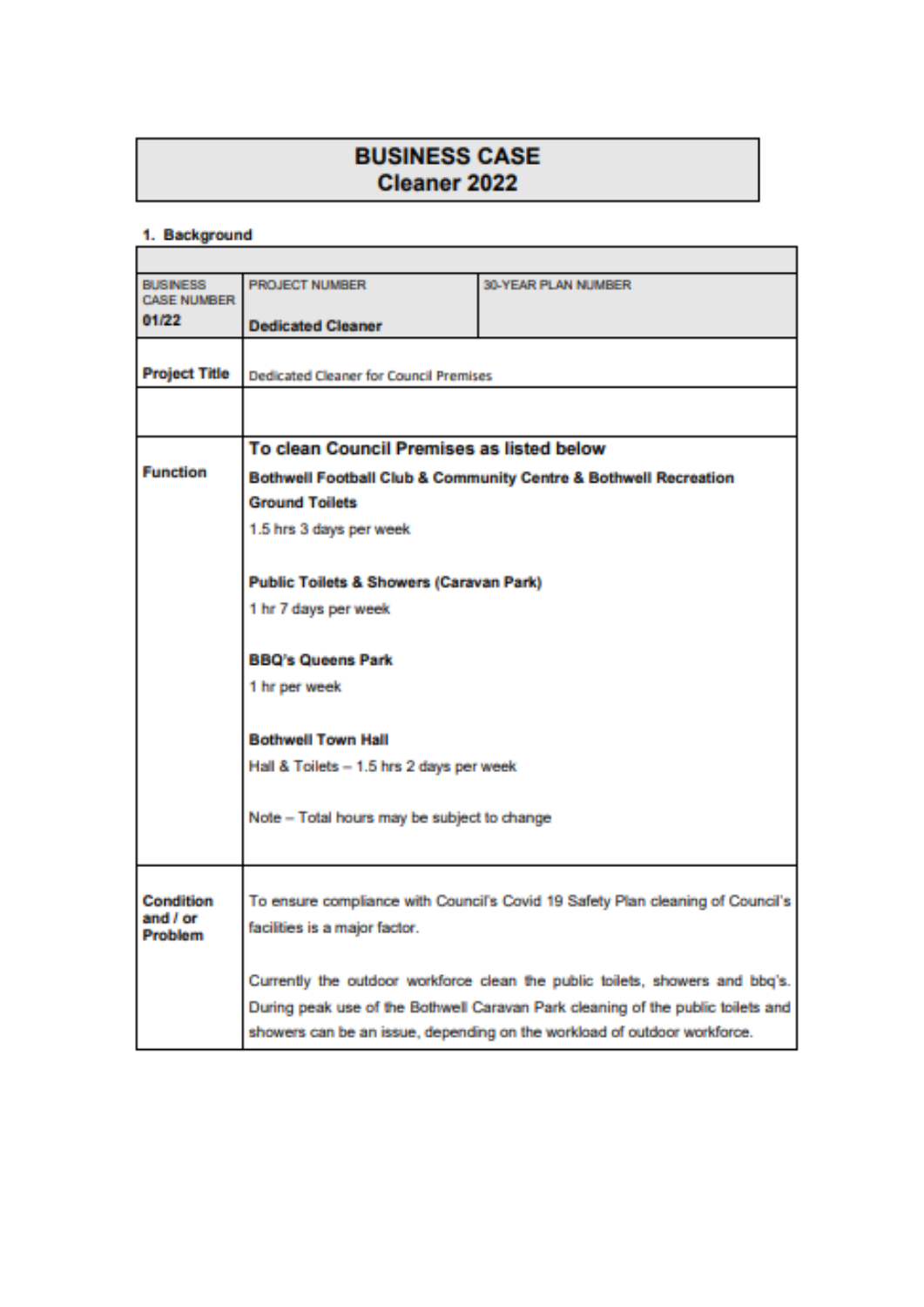There is no dedicated cleaner for the Bothwell Town Hall, Bothwell Football Club & Community Centre or Bothwell Recreation Ground buildings and facilities. Council is reliant on the users of the premises to clean after use. Therefore it is unknow if the cleaning is actually being undertaken to the standard outlined in Council's Covid 19 Safety Plan.

Both the Bothwell Town Hall and Bothwell Football Club and Community Centre are being utilised regularly as follows:

### **Bothwell Town Hall**

- Three exercise classes a week
- · Private bookings
- Community meetings

### **Bothwell Football Club & Community Centre**

- . Meetings are being held regularly for groups such as the River Clyde Trust, Bothwell Historical Society, HATCH, Farmers Days, DPIPWE community sessions etc.
- Community programs being run by RAW
- Community programs being run by Tasmanian Health Services (Tracey Turale) i.e playgroup, first aid courses, health programs
- . Season use by the Bothwell Cricket & Bothwell Football Clubs.

In order for Council to ensure that our facilities are safe to use we must follow our Covid 19 Plan and have these facilities cleaned on a regular basis, the Covid 19 Safety Plan is a legally bonding document. We require all users to have a covid 19 Safety Plan so Council should ensure that the facilities they are using are hygienically clean.

The above proposal is for Council to consider employing a dedicated cleaner to undertake the cleaning of the abovementioned Council facilities. An estimate of the time required for cleaning has been detailed above.